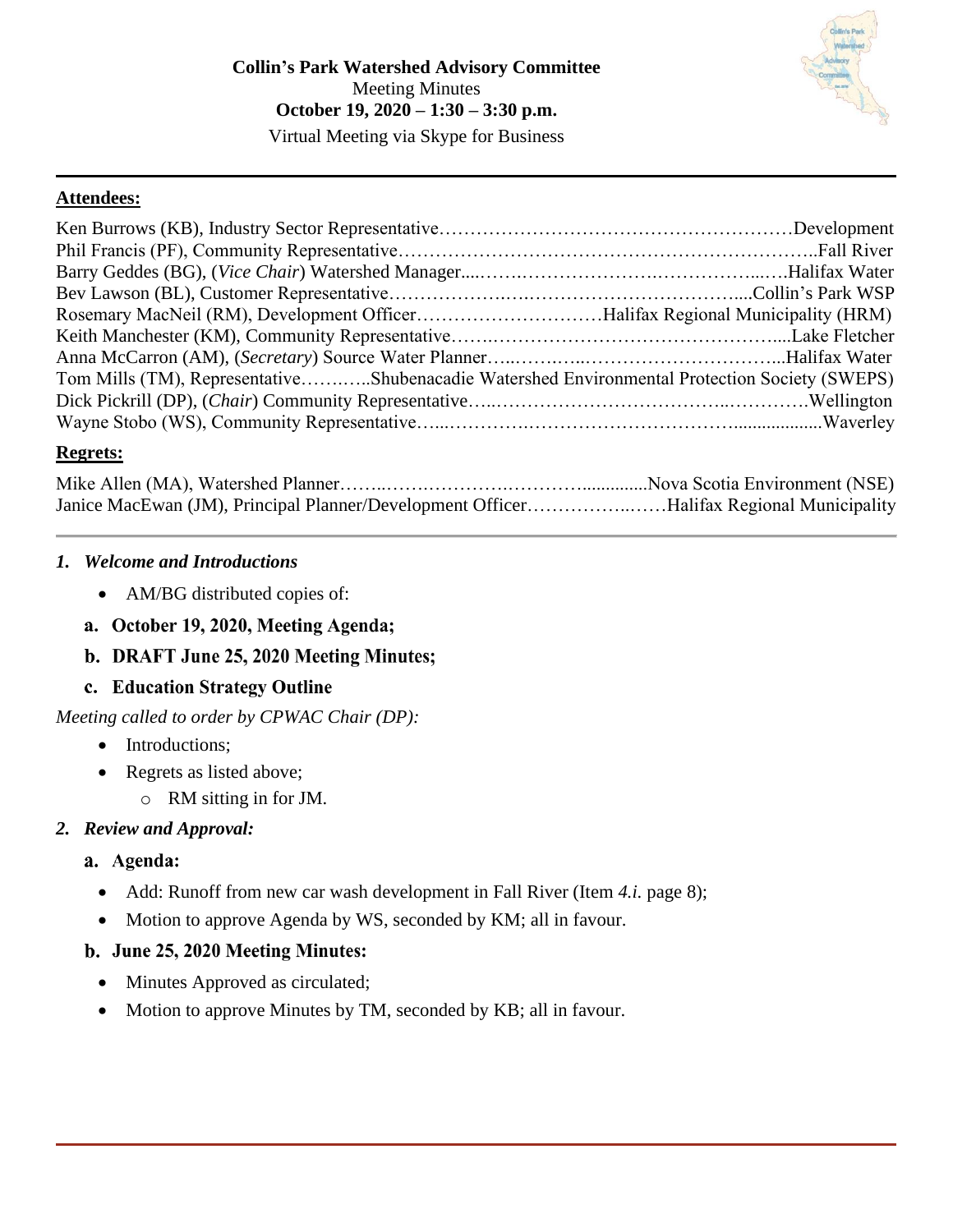| 3. Education and Awareness (AM):                                                                                                                                                                                                                                                                                                                                                                                                                                                                                                                                                                                                                                                                                                                                                                                                                                                                  | <b>Action</b> |
|---------------------------------------------------------------------------------------------------------------------------------------------------------------------------------------------------------------------------------------------------------------------------------------------------------------------------------------------------------------------------------------------------------------------------------------------------------------------------------------------------------------------------------------------------------------------------------------------------------------------------------------------------------------------------------------------------------------------------------------------------------------------------------------------------------------------------------------------------------------------------------------------------|---------------|
| a. Erosion and Sedimentation Control Plan (ESCP) applications (HRM speaker):                                                                                                                                                                                                                                                                                                                                                                                                                                                                                                                                                                                                                                                                                                                                                                                                                      |               |
| The origin of this agenda item was explained by AM as follows:<br>this item arose at the October 2018 CPWAC meeting over concerns of poor<br>$\bullet$<br>development practices that allow muddy runoff into watercourses;<br>the CPWAC wants to learn how ESCPs are handled within HRM;<br>a speaker from HRM will be invited to a meeting to inform the Committee about<br>how ESCP are handled, when the time is right;<br>Action: Seek a presenter to educate the Committee on how erosion and sedimentation                                                                                                                                                                                                                                                                                                                                                                                  | <b>AM/BG</b>  |
| control plans are applied to development in HRM, when the time is right.                                                                                                                                                                                                                                                                                                                                                                                                                                                                                                                                                                                                                                                                                                                                                                                                                          |               |
| b. Education strategy and draft materials:                                                                                                                                                                                                                                                                                                                                                                                                                                                                                                                                                                                                                                                                                                                                                                                                                                                        |               |
| AM displayed the education strategy draft matrix previously circulated to the members on an<br>excel spreadsheet, thanked those who provided input to it and clarified its elements. Prior to<br>the meeting, DP and AM discussed threads of commonality to help organize the matrix.<br>Further explanation/input was provided by the Committee through the following discussion:                                                                                                                                                                                                                                                                                                                                                                                                                                                                                                                |               |
| the top education priorities, in order of preference, are as follows:<br>$\bullet$                                                                                                                                                                                                                                                                                                                                                                                                                                                                                                                                                                                                                                                                                                                                                                                                                |               |
| 1. riparian area preservation;                                                                                                                                                                                                                                                                                                                                                                                                                                                                                                                                                                                                                                                                                                                                                                                                                                                                    |               |
| on-site sewage disposal system (OSSDS) maintenance and failure;<br>2.                                                                                                                                                                                                                                                                                                                                                                                                                                                                                                                                                                                                                                                                                                                                                                                                                             |               |
| development activity;<br>3.                                                                                                                                                                                                                                                                                                                                                                                                                                                                                                                                                                                                                                                                                                                                                                                                                                                                       |               |
| 4.<br>stormwater management; and                                                                                                                                                                                                                                                                                                                                                                                                                                                                                                                                                                                                                                                                                                                                                                                                                                                                  |               |
| 5. erosion and sedimentation;                                                                                                                                                                                                                                                                                                                                                                                                                                                                                                                                                                                                                                                                                                                                                                                                                                                                     |               |
| the target audiences, in order of preference were as follows:                                                                                                                                                                                                                                                                                                                                                                                                                                                                                                                                                                                                                                                                                                                                                                                                                                     |               |
| 1. residents; and                                                                                                                                                                                                                                                                                                                                                                                                                                                                                                                                                                                                                                                                                                                                                                                                                                                                                 |               |
| 2. government agencies;                                                                                                                                                                                                                                                                                                                                                                                                                                                                                                                                                                                                                                                                                                                                                                                                                                                                           |               |
| target area preferences (i.e., IPZ or whole watershed) were as follows:                                                                                                                                                                                                                                                                                                                                                                                                                                                                                                                                                                                                                                                                                                                                                                                                                           |               |
| o most everyone who responded said the whole watershed should be targeted,<br>rather than just the IPZ;                                                                                                                                                                                                                                                                                                                                                                                                                                                                                                                                                                                                                                                                                                                                                                                           |               |
| a few exceptions warranted targeting the IPZ; e.g., with respect to fire.<br>$\circ$                                                                                                                                                                                                                                                                                                                                                                                                                                                                                                                                                                                                                                                                                                                                                                                                              |               |
| $Q$ : Where should we go from here? (AM)<br>A: Simplify the five (5) education priorities further.<br>Erosion and sedimentation $(E & S)$ issues are inherent in the other four priorities and could be<br>removed. If we educate about the impacts to water quality and the values of maintaining<br>riparian buffers, for example, we wouldn't have E&S resulting; it is a product of poor<br>management of the other four. (DP)<br>A: E&S sounds like an outcome; i.e., mitigating the impacts of E&S would maintain or<br>improve water quality, the outcome we are ultimately striving for. Define the outcome by<br>explaining what we are worried about and why; and show how to tackle the problem to<br>achieve the desired outcome. Targeting the education in this format will lead to preventing<br>the undesirable outcomes. (BL)<br>targeted outcomes would consider the following: |               |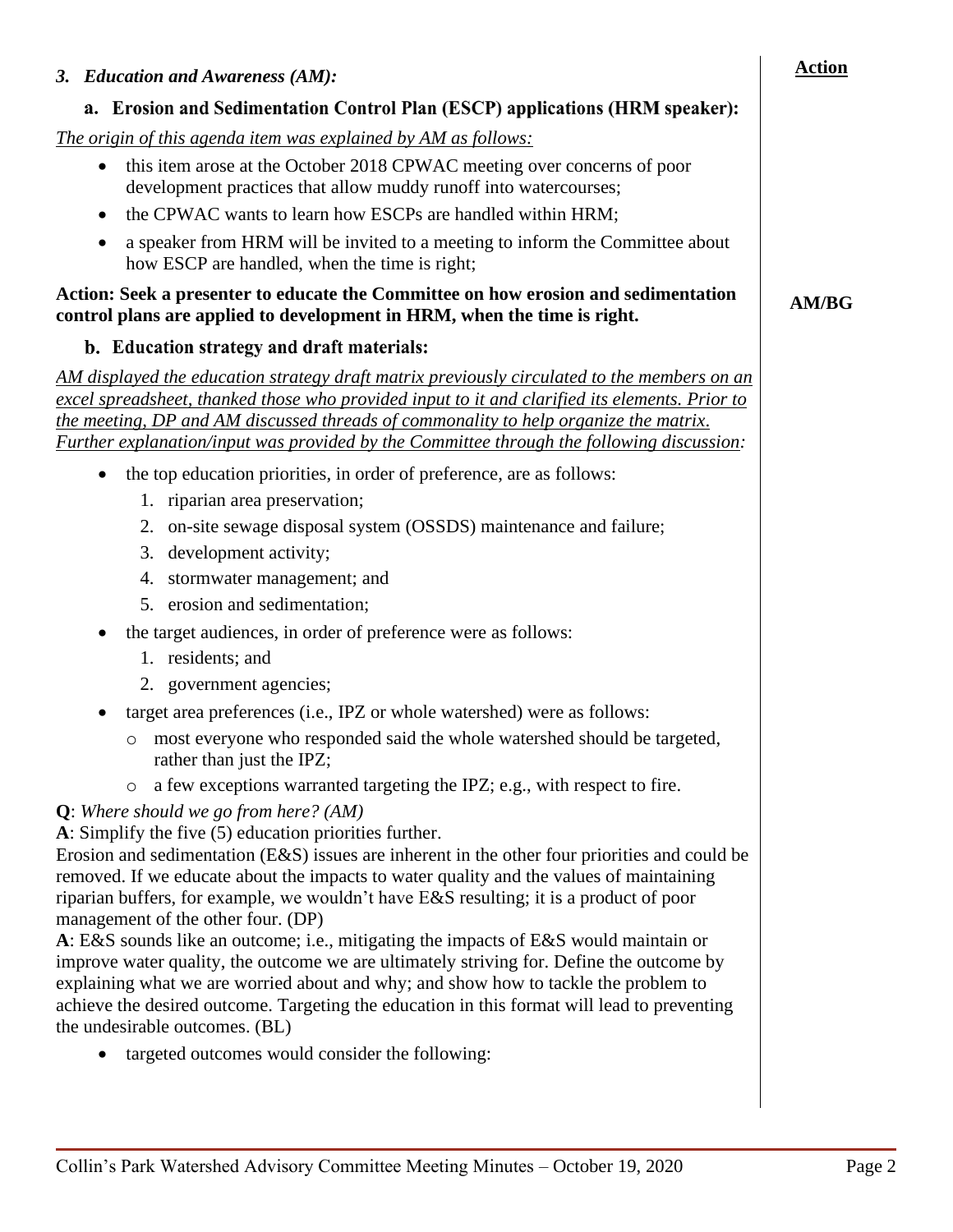<span id="page-2-0"></span>

| impacts to water quality; for example, toxic minerals, biogenic material leading<br>$\circ$<br>to algal blooms, and failure of septic systems and an explanation of what we<br>want to preserve; (DP)                                                                                                                                                                                                                                                                  | <b>Action</b> |
|------------------------------------------------------------------------------------------------------------------------------------------------------------------------------------------------------------------------------------------------------------------------------------------------------------------------------------------------------------------------------------------------------------------------------------------------------------------------|---------------|
| the other four identified education priorities; (BL)<br>$\circ$                                                                                                                                                                                                                                                                                                                                                                                                        |               |
| people can relate more to the outcome; i.e., this is what you can do/avoid, to<br>$\circ$<br>help prevent it; (BL)                                                                                                                                                                                                                                                                                                                                                     |               |
| Q: How are we going to get the messages out there? Brochures? Newsletters? This exercise<br>prioritizes our main topics of concern, each of which may have a different or multiple<br>audience(s). Who are our target audience(s) and what tools do we need to reach them?(AM)<br>A: It may involve writing letters to government agencies to raise awareness of the impacts of<br>the activities and how the agency can help. (AM and BG)                             |               |
| <b>Q:</b> What we are asking for? How are we educating people? Is there a process? $(BG)$<br>A: If we agree on the top four topics, the matrix target areas and the tools to get out the<br>message can be rejigged in simpler terms and circulated to the members again. If the<br>Committee has more information that you didn't have a chance to talk about today, please<br>submit them to me.                                                                     |               |
| Q: Does that meet with everyone's approval? (AM)<br>A: I would like to help put it into a schematic to bring back to the table next time. From there<br>we will establish our priorities. Come to the table next time with a straw proposal. (DP)                                                                                                                                                                                                                      |               |
| Action: Create a schematic to bring back to the table at the next opportunity and<br>circulate to the members.                                                                                                                                                                                                                                                                                                                                                         | <b>AM/DP</b>  |
| 4. Old Business                                                                                                                                                                                                                                                                                                                                                                                                                                                        |               |
| a. Riparian Buffer enforcement during the permitting process:                                                                                                                                                                                                                                                                                                                                                                                                          |               |
| The Chair, DP, summarized this agenda item issue as follows:                                                                                                                                                                                                                                                                                                                                                                                                           |               |
| There is general concern about maintaining a riparian buffer along watercourses and<br>$\bullet$<br>that perhaps it is not being taken as seriously and not being adequately enforced by<br>HRM. With the Committee's support, KB wrote a letter to HRM. We have received<br>no response to date. We cannot let this go. We deserve a response from HRM.                                                                                                               |               |
| Discussion:                                                                                                                                                                                                                                                                                                                                                                                                                                                            |               |
| $Q$ : How can 12 permits be issued without any site assessment? That is disturbing. The plan<br>doesn't mean anything to the property owner. (KB)                                                                                                                                                                                                                                                                                                                      |               |
| A: I cannot speak to those particular applications. I can say that we are enforcing what we are<br>able to enforce based on the way the bylaw is written. If you need something more strongly<br>written, I am not sure how that would be done.                                                                                                                                                                                                                        |               |
| The reason it was written this way in 2006 was to try to tie it to our business, which is issuing<br>permits. We went a step further in 2014 to require that it be added to the survey plans even<br>though, from 2006 on, when a new lot is approved and if it is vacant, that buffer is required to<br>be shown. The information is in the registry already, as of 2006, for new vacant lots. It's not<br>perhaps as readily accessible for existing developed lots. |               |
| Even though the bylaw didn't require it, we felt it was important that new lots being created<br>would show this, since it would form some kind of encumbrance on the lot. So, what we are<br>trying to enforce is what we are able to enforce based on how the legislation is written. And<br>the written legislation is tied to the permit. (RM)                                                                                                                     |               |
| $Q$ : Can that explanation be written in the response to the letter, from the Committee to HRM?<br>It would satisfy that we got a response to the letter, explain what the rules are now and might                                                                                                                                                                                                                                                                     |               |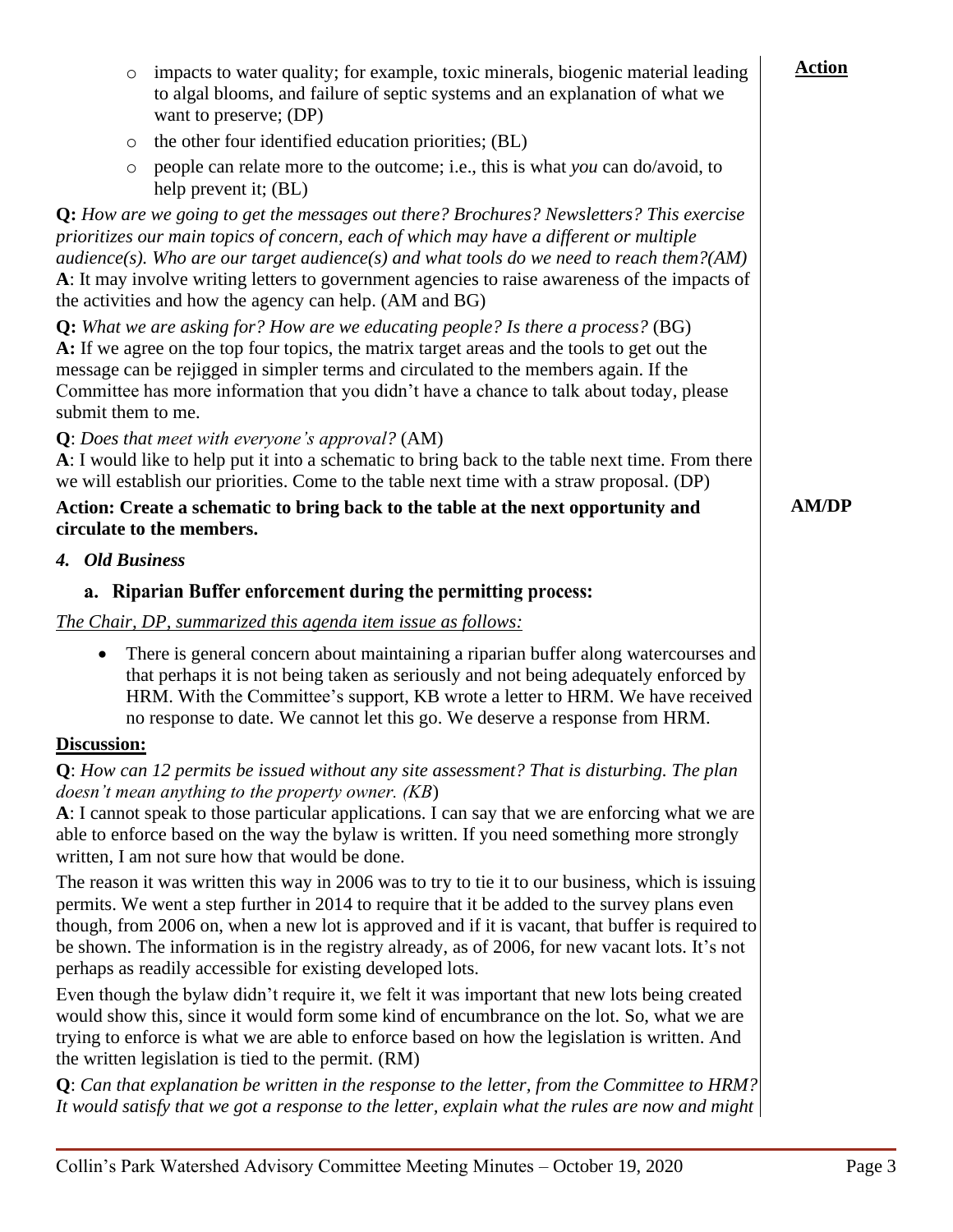#### **Action**

**A**: The requirement came out of Regional Plan policy. (RM)

**Q**: *With the Regional Plan review process underway now, could this perhaps be strengthened through the Regional Plan?* (AM)

**A**: You would need to put it in each land use by-law (LUB) to be strengthened. You could write policy that matches up with the Regional Plan and put it into the MPS for the local areas and then put stronger terminology in the LUB. When we put it in the original document in 2006, it pretty much said the same thing. Then it was realized many of these riparian sections were amended over time. For example, there was a specific requirement for the communities of Herring Cove and Tantallon, so they put a general provision in the LUB that was the same and then realized that more stringent requirements were in some of the original MPS policies they were amended over time. So, if you want something stronger you have to write it into the LUB and be very clear about what the requirements are. (RM)

**Q**: *What is a good starting point? I suggest having HRM respond to our letter and then have another discussion. Could a letter be drafted and provided to your supervisor, RM? (AM)* **A**: A letter has already been drafted and provided to my supervisor for further action, who has not had a chance to respond. (RM)

*Subsection (6) of Section 4.17 Watercourse Setbacks and Buffers (RC-Jun 25/14;E-Oct 18/14), of the Shubenacadie Lakes (District 14/17) LUB was read out by KB to the Committee as follows:*

"Every application for a development permit for a building or structure to be erected pursuant to this section, shall be accompanied by plans drawn to an appropriate scale showing the required buffers, existing vegetation limits and contours and other information including professional opinions, as the Development Officer may require, to determine that the proposed building or structure will meet the requirements of this section."

**Q**: *It is pretty clear there that they want information. I believe, as RM said, that the lots that are being recorded now have buffer zone information on them at the registry. It is pretty clear that they want this information at the registry. Did I hear that correctly?* (KB) **A**: When a new lot is surveyed and request is made for approval and it is on the water, any required buffer has to be identified on that plan. Since  $\sim 2006$  there were a number of plans that were grandfathered that had already been submitted ahead of the new legislation and they might have gone forward without the buffer being shown. They might have been approved shortly after 2006 but might not have shown the information. Most of what was approved after 2006, if you were on the water, the buffer would have been shown. (RM)

- from the Committee's position then, under the permitting process, when that permit comes to the Committee, that is where the Committee could say, where is the buffer; which would help out the homeowner after the fact. (BG)
- it is more about enforcement; if you have a riparian buffer associated with the lot, it is registered with the registry of deeds; (TM)
- it is easier to provide information to the public right out of the LUB; (RM)
- they all have to know about buffer zones before the construction starts. The damage is done when the homeowner is made aware after the fact; (KB)
	- o that could fit into our education strategy; we ask could ask HRM to include a fact sheet when a permit is issued that highlights the regulations; (AM)
	- o HRM already has it; (KB)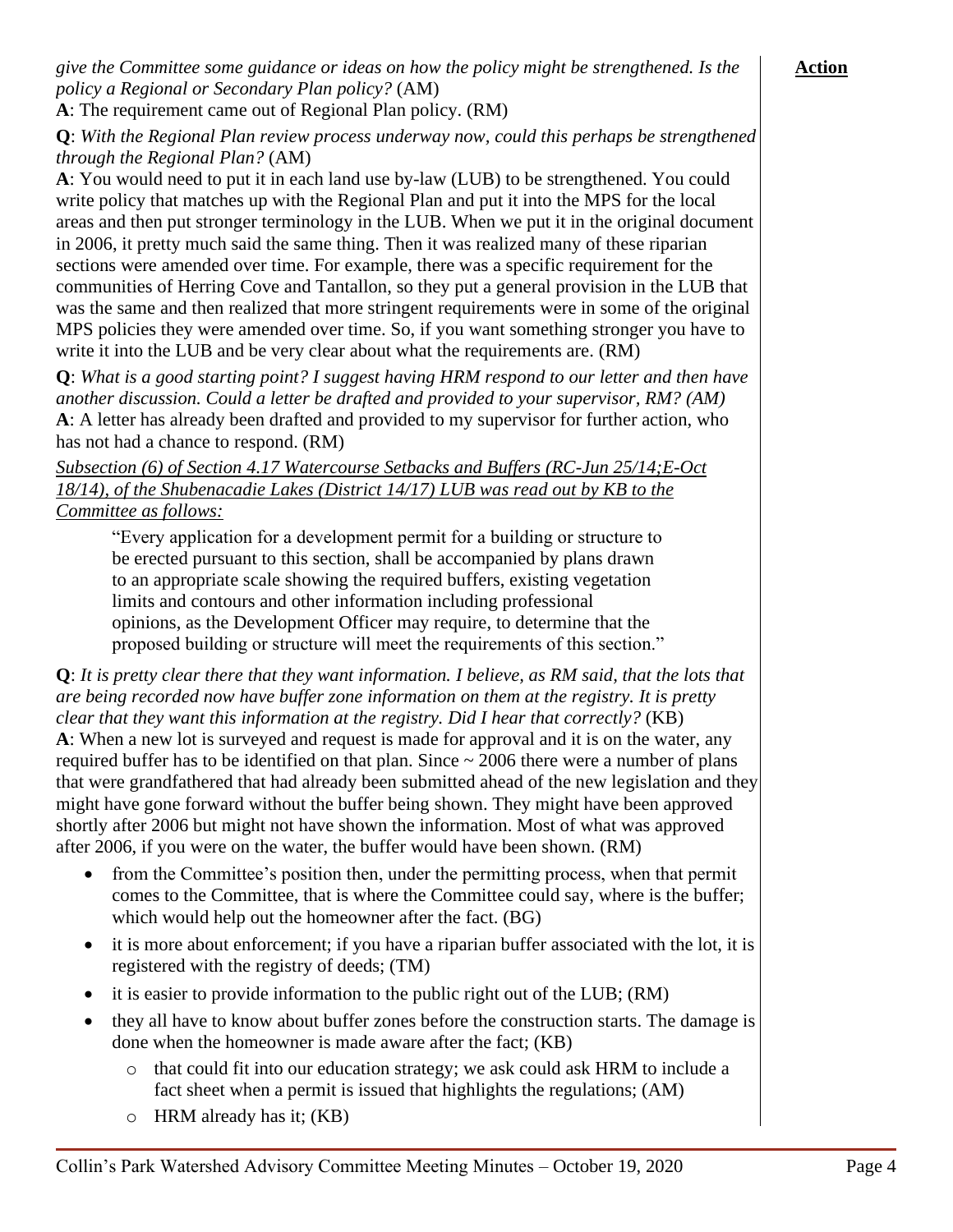o perhaps we could ask that a fact sheet be supplied when there is a new deed transfer; (TM)

#### **Q**: *Is it on the deed, that the buffer has been recorded?* (KB)

**A**: A line on the plan is shown on the approved subdivision plan. The required buffer is calculated by the surveyor based on the criteria laid out in that section of the bylaw so they have to consider the grades in accordance with what they found on the ground. (RM)

#### **Discussion:**

When a subdivision takes place, the surveyors show what the bylaw (i.e., the regional subdivision bylaw that was amended in 2014) is requiring, on their survey plans, to spell out that they had to show that riparian buffer line and that they needed to calculate the location on that line, based on the criteria laid out in the LUB. We have certainly been making sure that that gets put on the subdivision plans and that those plans get filed in the registry.

The additional information that KB is talking about is what is laid out for the permit. I believe a determination was made some years ago that as long as it was clear that they were outside of the required buffer, we weren't necessarily asking for all that detail because some felt that it was a lot of information for them to have to provide. Also, there is more to it than that. Now that we can access things like Google Earth and pictometry and you can actually see what is on the ground, we get a pretty good sense of vegetation coverage on a lot that we didn't have access to before. So, it is easy enough to tell if someone has skimmed their lot off down to the lake, and it had trees on it, say two or four years ago, based on the actual information we have available to us now. That is part of the reason that that determination was made. As long as it was very clear on the plan that anything that was being proposed was outside of the buffer, we weren't asking for much more than that. (RM)

We are not talking about what was outside the buffer; it is what is inside the buffer. (KB)

A surveyor, or anyone can take a picture. Within the permitting process, you could require that a picture be taken. (TM)

That would be a big help. (KB)

Regardless of how/what is done, there is still concern that lot development may be taking place to the detriment of the riparian zone. This is probably without full knowledge of the prospective owner of that property and what their responsibilities are. I think the concern we have, overall, whether it is in the planning, or the developer, or the owner, is a gap in the responsibilities. (DP)

Let's come back to the responses in the education strategy – that the riparian buffer is one of the prime issues to inform the public about – independent of the discussion of riparian zones. We have a genuine concern. There is a gap. People are able to do development that doesn't respect the value of the riparian zone. (DP)

We need a letter from HRM in response to our letter, or send another letter stating how much of a concern this is for us. To resolve this issue, we need to know where HRM stands and take it from there. We need to stay "out of the weeds" and not overstep the Terms of Reference (ToR). Let's determine the power we do have, what we are capable of doing to resolve this issue and at the very least get a response to our initial letter. (AM)

As an advisory committee, we can provide advice on what we think is valuable to those who make the decisions. There are written bylaws that specify what the development plan or the surveyors, or whoever, are supposed to provide. What the bylaw doesn't have is what to provide, or spell out within that line and what are you allowed or not allowed to do. They can do whatever they want. That may be the failure of the LUB. A picture may provide a pretty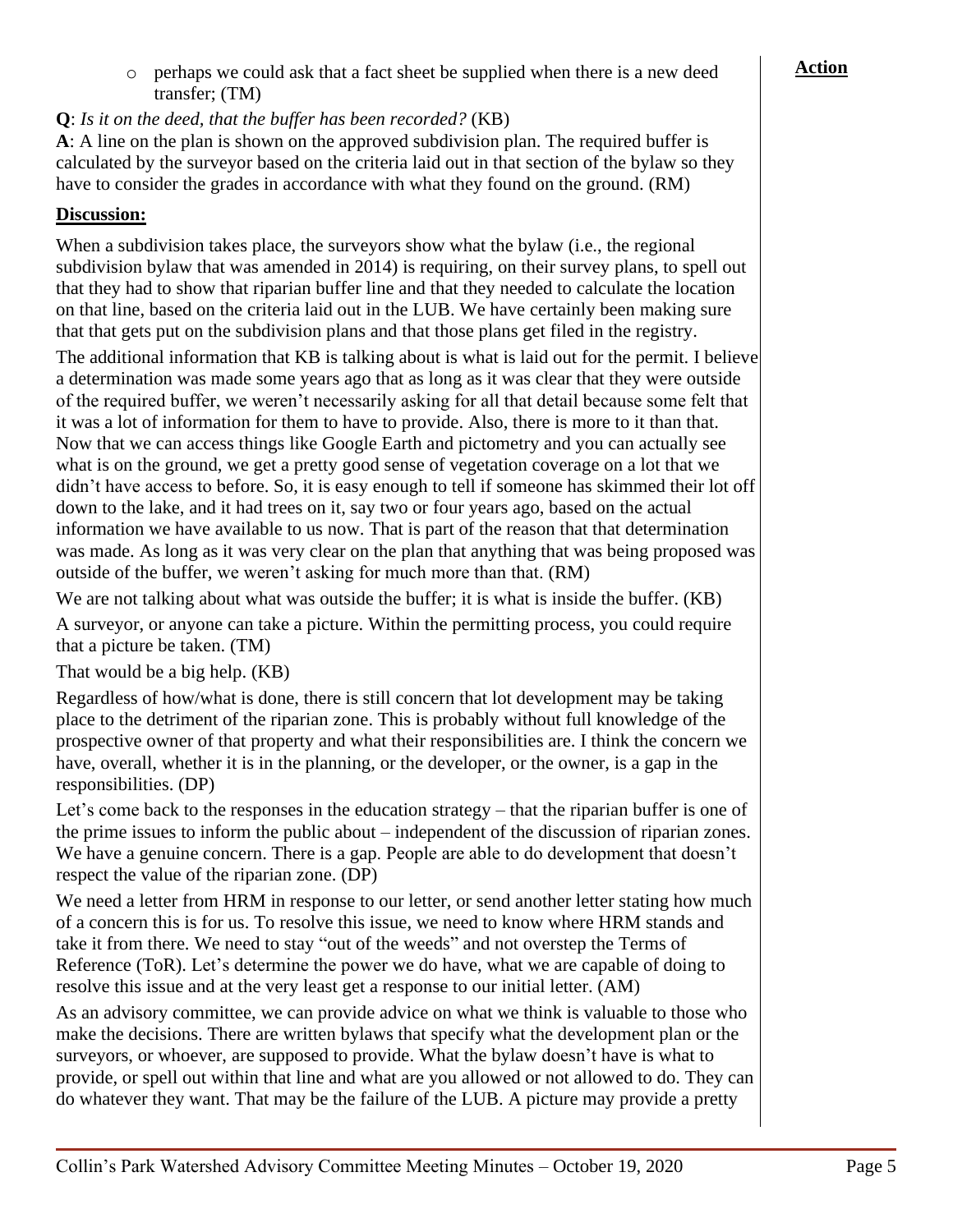| good indication of what level vegetation was there. On the education side, we could provide<br>the potential developer the information as to what they are, or not allowed, to do. The failure<br>may be ignorance, but that may be because it has not been properly defined. Some may take<br>advantage and others may not realize what the purpose of the riparian buffer is for. (WS) | <b>Action</b> |
|------------------------------------------------------------------------------------------------------------------------------------------------------------------------------------------------------------------------------------------------------------------------------------------------------------------------------------------------------------------------------------------|---------------|
| Our power is as an advisory committee. We want answers to allow us to provide advice, and<br>from there we know what we have to work with. (AM)                                                                                                                                                                                                                                          |               |
| There are restrictions as to what may or may not be removed. There is quite a bit of<br>information available that needs to get into the right hands. We need to figure out how to<br>enforce these things. Once the land is cleared, then it is too late. (KB)                                                                                                                          |               |
| Action: RM will take this back to her supervisor to get a response.                                                                                                                                                                                                                                                                                                                      | <b>RM</b>     |
| Action: AM to provide a copy of the minutes as soon as they are ready for RM to<br>provide to her supervisor.                                                                                                                                                                                                                                                                            | AM            |
| Committee members to indicate their priorities.                                                                                                                                                                                                                                                                                                                                          | Complete      |
| Bring education agenda item to the top.                                                                                                                                                                                                                                                                                                                                                  | Complete      |
| Prompt committee to prioritize education items.                                                                                                                                                                                                                                                                                                                                          | Complete      |
| Defer this agenda item until a response to the letter is received.                                                                                                                                                                                                                                                                                                                       | Complete      |
| Action: Include importance of riparian buffers in CPWA Committee's education                                                                                                                                                                                                                                                                                                             | All           |
| program.                                                                                                                                                                                                                                                                                                                                                                                 |               |
| b. Aerotech Park Connector to Hwy 2 (TM):                                                                                                                                                                                                                                                                                                                                                |               |
| Environmental Assessment (EA):<br>i.                                                                                                                                                                                                                                                                                                                                                     |               |
| TM informed the members that SWEPS Trails has been trying to get the K road<br>$\bullet$<br>put aside for a trail when the highway is built;                                                                                                                                                                                                                                             |               |
| o originally, an underpass was to be installed; now the plan is to have an overpass<br>walkway to connect Old Holland Road to the Coach trail;                                                                                                                                                                                                                                           |               |
| if the Committee wants to make additional comment on the EA it has to be within<br>a certain timeframe, which is not clear;                                                                                                                                                                                                                                                              |               |
| our letter, in response to the initial EA submission, was included (along with all<br>the other comments on the EA submission) in the Minister's decision on it,<br>announced October 30, 2019, requesting further information, which the<br>proponent, (Nova Scotia Transportation and Infrastructure Renewal) NSTIR, was<br>to provide by October 30, 2020;                            |               |
| AM recited the latest Notice posted by the Minister regarding the EA registration by NSTIR<br>to build the Aerotech Connector Road, dated October 30, 2019, regarding what is expected<br>of NSTIR, and subsequent public information that may be provided, as follows:                                                                                                                  |               |
| "The Proponent shall publish a notice in the same manner as the original notice<br>under Section 10 of the Environmental Assessment Regulations announcing the<br>release of the additional information to the public and stating that written<br>comments may be submitted about the additional information to the Department."                                                         |               |
| the Committee was not clear what this meant.<br>$\bullet$                                                                                                                                                                                                                                                                                                                                |               |
| Action: Determine next steps of this EA process and the timeframe for further response.                                                                                                                                                                                                                                                                                                  | AM            |
| Determine how EA letters and any other notifications are responded to; and send the<br>Committee the link to all EA projects on the website.                                                                                                                                                                                                                                             | Complete      |
|                                                                                                                                                                                                                                                                                                                                                                                          |               |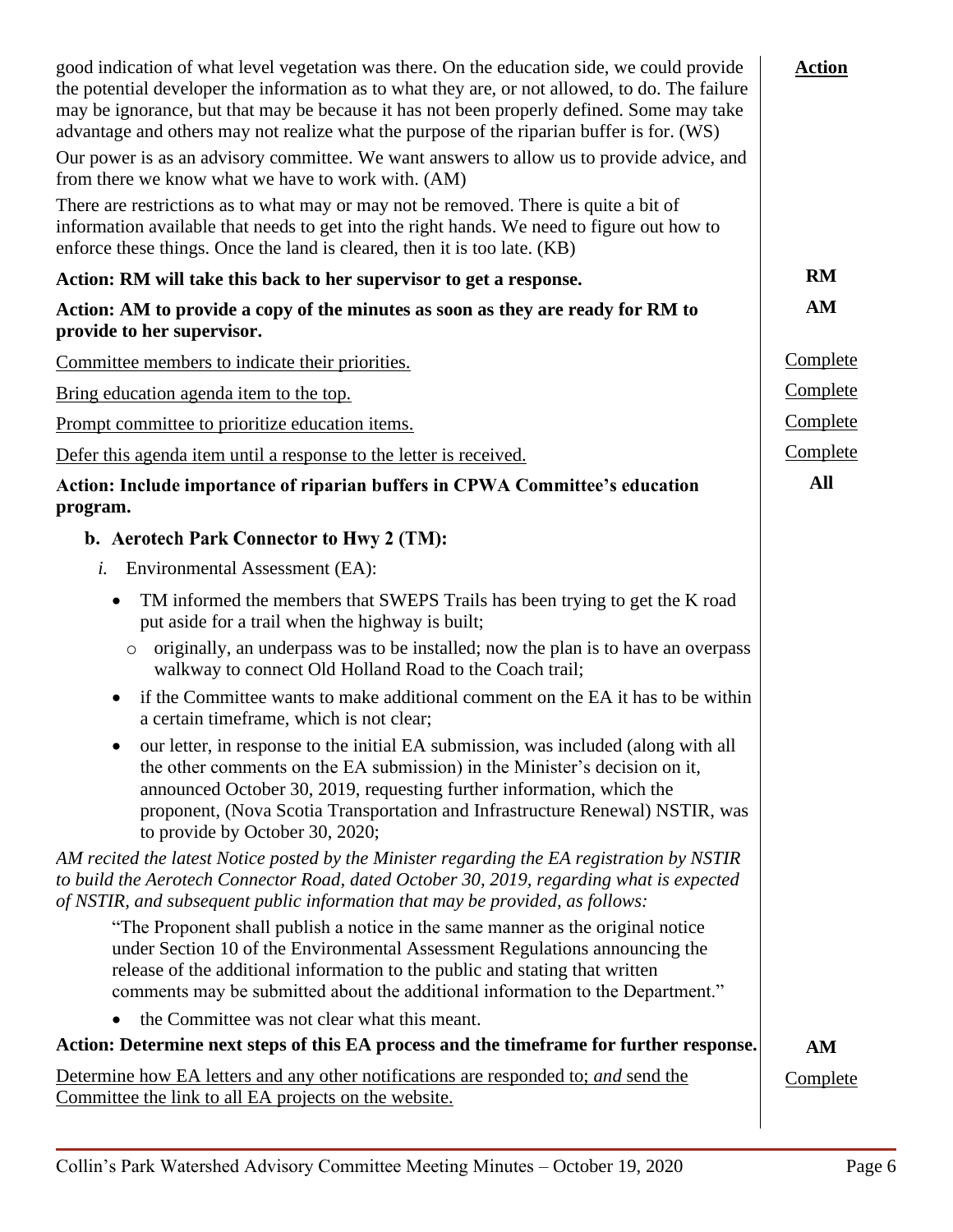| Bob Pett from NSTIR is responsible for wetland compensation funding, which<br>$\circ$<br>is, by and large, directed to saltwater marshes;                                                                                                                                                                             |    |
|-----------------------------------------------------------------------------------------------------------------------------------------------------------------------------------------------------------------------------------------------------------------------------------------------------------------------|----|
| the Committee feels the compensation should be retained in the watershed from<br>O<br>which the wetland compensation application is derived, instead;                                                                                                                                                                 |    |
| there are plenty of small opportunities in the Shubenacadie watershed area;<br>O                                                                                                                                                                                                                                      |    |
| the only large wetlands in the watershed area are both downstream, both off<br>$\circ$<br>Halls Road, truncated by the CNR tracks;                                                                                                                                                                                    |    |
| BG added:<br>٠                                                                                                                                                                                                                                                                                                        |    |
| Recently, Halifax Water was tasked to compensate for a very small portion of a<br>O<br>wetland inside the Bennery Lake Watershed;                                                                                                                                                                                     |    |
| however, on the advice of a wetland consultant and NSE, it was determined that<br>O<br>due to the small size of the wetland, it was not worth creating a new wetland<br>inside the Bennery Lake watershed area to compensate for it;                                                                                  |    |
| instead, that wetland's value was added to that of a much larger one elsewhere;<br>$\circ$                                                                                                                                                                                                                            |    |
| also, there is a monitoring component attached to compensation awards, which<br>$\circ$<br>is why so much money is going to Dykelands restoration and why so much goes<br>to Ducks Unlimited, who do a lot of monitoring;                                                                                             |    |
| there appears not to be any desire/ability to conduct wetland compensation within<br>$\bullet$<br>the watershed; (DP)                                                                                                                                                                                                 |    |
| we should know where that wetland compensation is being directed and express<br>that we feel our wetlands are important; (WS)                                                                                                                                                                                         |    |
| the Johnson Brook Halifax Water Wastewater Treatment Facility, hosts a wetland<br>$\bullet$<br>- a finishing wetland - that drains into Soldier Lake; perhaps we should ask<br>Halifax Water's wastewater division whether they want/are able to capitalize on<br>the funding to enhance their existing wetland; (TM) |    |
| until we know the Minister's decision on the highway development, we have<br>$\bullet$<br>nothing to talk about; (DP)                                                                                                                                                                                                 |    |
| the question is, has any action been taken to programming and where wetland the<br>$\bullet$<br>compensation has been assigned. (WS)                                                                                                                                                                                  |    |
| Action: Send a letter asking where the wetland compensation for the wetlands being<br>destroyed has been directed. Has a compensation area been identified?                                                                                                                                                           |    |
| c. Scotian Materials (Goff's) Quarry:                                                                                                                                                                                                                                                                                 |    |
| Environmental Assessment of Goff's Quarry<br>i.                                                                                                                                                                                                                                                                       |    |
| the Minister has decided to allow Phases I and II of the requested quarry<br>$\bullet$<br>expansion, but not Phases III and IV;                                                                                                                                                                                       |    |
| SWEPS has taken water samples from the brook 3 times since the quarry has been<br>approved and there has been no indication of metals, as of September 2020.                                                                                                                                                          |    |
| <b>Action: Remove from Agenda</b>                                                                                                                                                                                                                                                                                     | AM |
| <i>ii.</i> Community Liaison Committee (CLC)                                                                                                                                                                                                                                                                          |    |
| AM was away for the last meeting and didn't attend;<br>٠                                                                                                                                                                                                                                                              |    |

*ii.* Wetland compensation opportunities for SWEPS in watershed: (TM)

• TM comments:

**Action**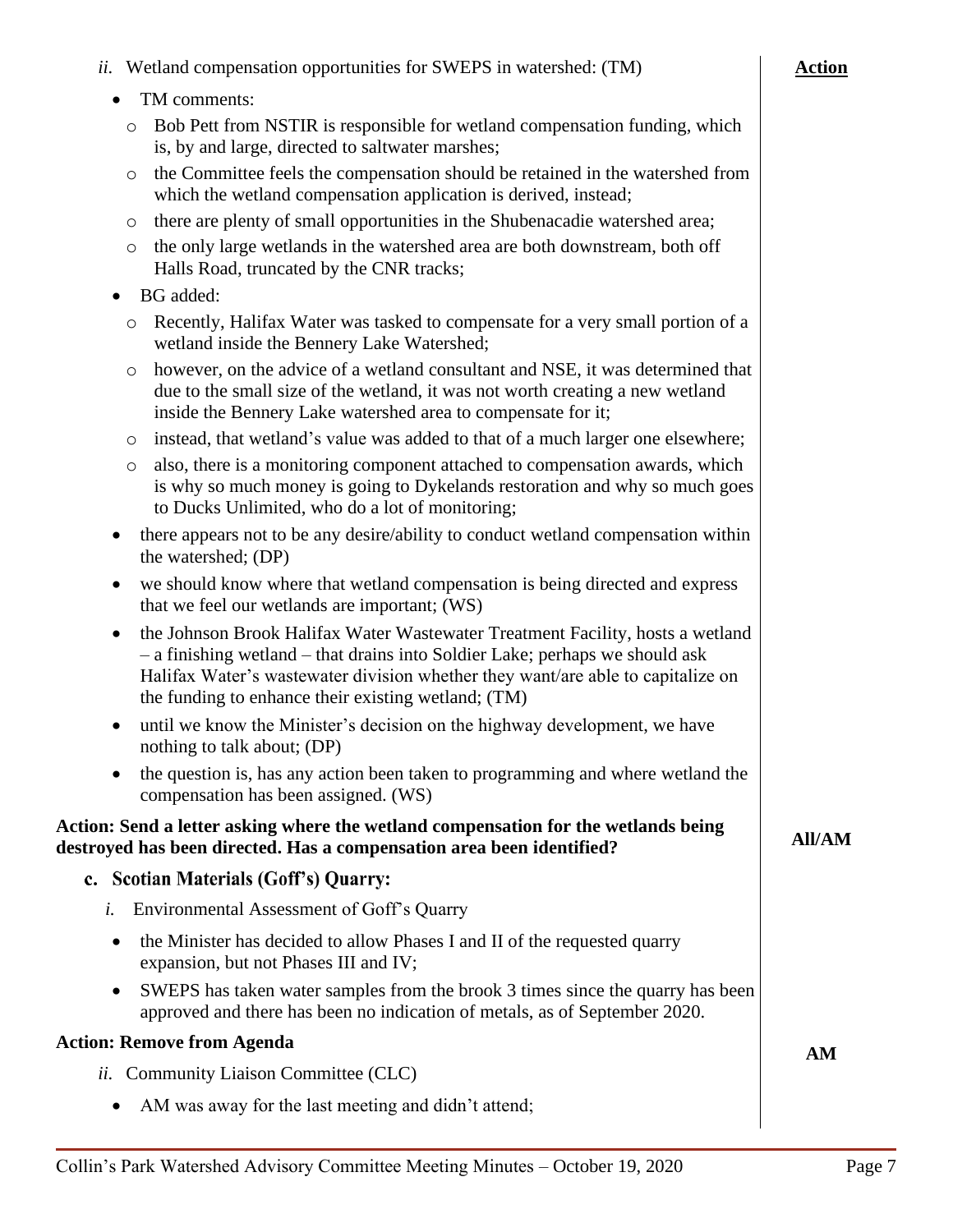<span id="page-7-0"></span>

| BG had initially been invited to attend the next meeting as a guest but was not<br>invited to the last meeting, so he did not attend, either.                        | <b>Action</b> |
|----------------------------------------------------------------------------------------------------------------------------------------------------------------------|---------------|
| Action: Sit on the Goff's Quarry Community Liaison Committee (CLC) on behalf of the<br><b>CPWA Committee and report back.</b>                                        |               |
| d. Fall River Committee member vacancy:                                                                                                                              |               |
| This position has been filled, so remove this item from the agenda.                                                                                                  |               |
| <b>Action: Remove from Agenda</b>                                                                                                                                    |               |
| <b>Source Water Protection Plan (SWPP) Development:</b><br>e.                                                                                                        | AM            |
| at the request of the Committee, a chapter summary was created in the SWPP;                                                                                          |               |
| this was created by summarizing the recommendations that emerged from the<br>$\circ$<br>SWPP in a final chapter and using them to create an implementation strategy; |               |
| it now needs to be submitted to NSE, which BG will do ASAP.                                                                                                          |               |
| <b>Action: Submit Collin's Park Watershed SWPP to NSE.</b>                                                                                                           | <b>BG</b>     |
| <b>Subdivision Application 22471 – Montague Mines:</b><br>f.                                                                                                         |               |
| there were no concerns regarding this subdivision application other than the slope<br>and the distance from the gold mine;                                           |               |
| there is no indication of impact to any mine tailings sites;<br>$\bullet$                                                                                            |               |
| the preliminary plan proposed 4 lots; and                                                                                                                            |               |
| it appears the file is closed.                                                                                                                                       |               |
| <b>Action: Remove from Agenda</b>                                                                                                                                    | AM            |
| g. Logo/Branding                                                                                                                                                     |               |
| <b>Action: Remove from Agenda</b>                                                                                                                                    | AM            |
| h. HRM Shubenacadie River watershed Floodplain Mapping Study                                                                                                         |               |
| TM informed the Committee that this Study is still in the review stage;                                                                                              |               |
| Peter Duncan at HRM is TM's contact now, although Yousef Habboush is the<br>lead at HRM regarding this study;                                                        |               |
| there will not be a presentation to Council until after the municipal election; and                                                                                  |               |
| no presentation to the public until after it has been presented to Council.                                                                                          |               |
| Find out if this mapping study is a planning exercise.                                                                                                               | Complete      |
| Check on status of Floodplain Study and who the lead person working on this is.                                                                                      | Complete      |
| Action: Draft a letter requesting a joint presentation about the Floodplain Study to both<br>Committees (SWEPS and CPWAC) signed by TM and DP.                       | <b>BG</b>     |
| <b>Runoff from New Fall River Carwash Development:</b><br>i.                                                                                                         |               |
| Keep on agenda and follow up with the wastewater branch at Halifax Water                                                                                             |               |
| Action: Find out if we need to be concerned about runoff into the storm drain from the<br>new carwash in Fall River.                                                 |               |
| 5. New Business:                                                                                                                                                     |               |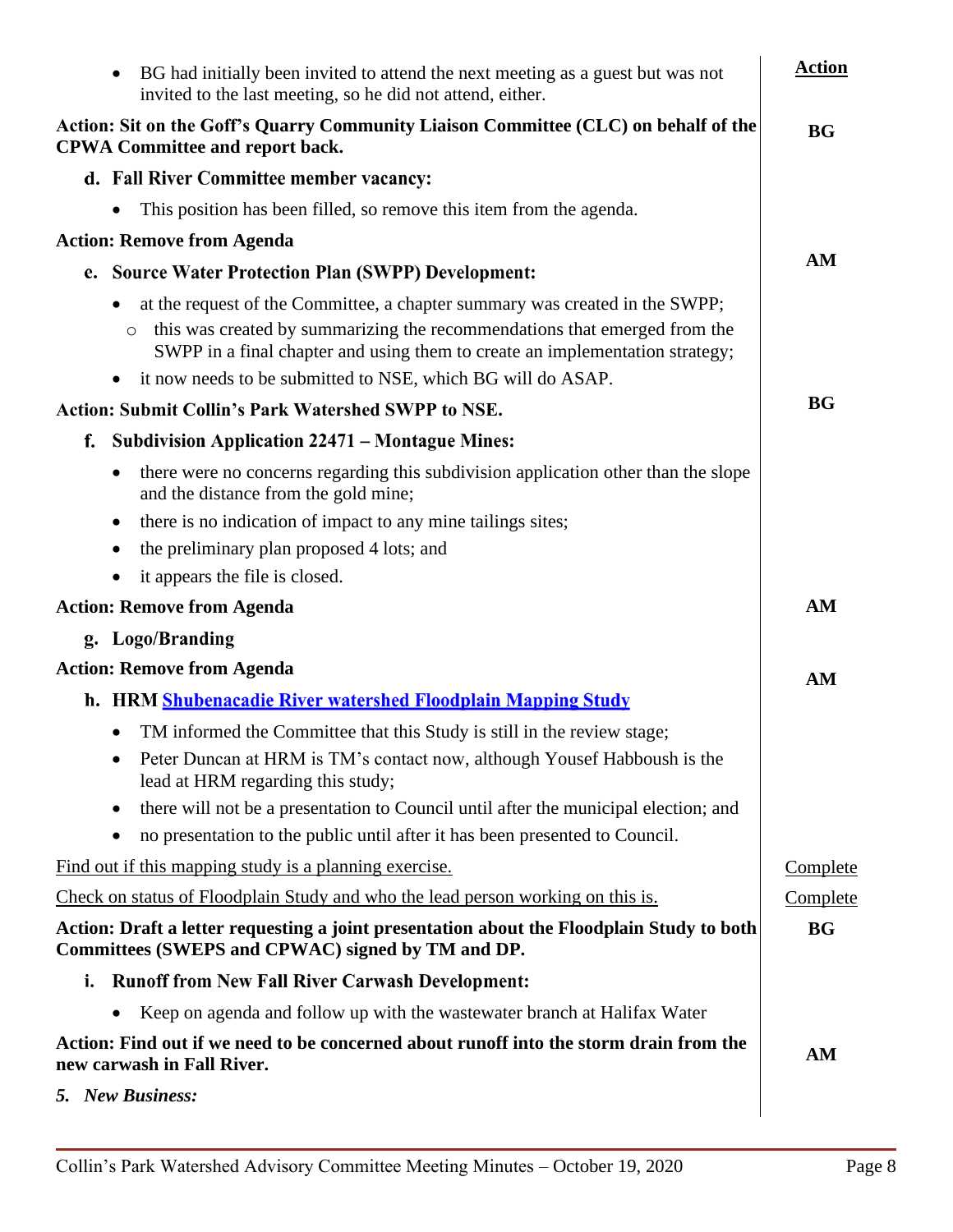#### a. HRM Regional Plan Review

- BG asked the manager of Regulatory Services, Kevin Gray (KG) about the status of the Regional Plan (RP) review and Halifax Water's role in it;
- KG thought the review process was on hold due to Covid-19 restrictions;
- while discussing other matters with Andrew Bone, an HRM Planner, AM asked about the RP review status; AB directed AM to Leah Perrin (LP), the technical advisor on the Regional Plan;
- AM talked to LP about the RP review process who advised AM of the following:
	- o The RP review was to begin this year, but due to Covid-19, it has been stalled;
	- o LP's group is creating a scoping document for the public to review, probably more likely in February, which is something to watch for, but won't be a lot of opportunity for us to have a lot of input to until then;
- In the meantime, we might consider providing something in the Regional Plan to strengthen watershed protection, in general, regarding the riparian buffer topic;
- BG and AM submitted changes to the RMPS in 2014;
- we will need to update the [Regional Plan's Water Supply Areas](https://www.halifax.ca/sites/default/files/documents/about-the-city/regional-community-planning/Map12HRMWaterSupplesRP5.pdf) Map 12, submitted in 2014, since the watershed boundaries have changed slightly and one water supply (Miller Lake) has been removed;
- considering there may be opportunity to provide input this coming spring, Committee members may want to consider something to submit; for example, should we ask for a 30 m buffer on watercourses (in line with NSE regulations) in municipal drinking water supply watershed areas?

# b. Montague Mines Reclamation Project (BG)

#### *DP asked BG to provide a synopsis of the project*:

- Nova Scotia Lands (NS Lands) is a government agency responsible for overseeing the gold-mined lands and tailings area clean-up initiatives for the province;
- Montague Mines is where a significant gold mine once operated, which has been identified as one of the priority clean-up areas;
	- $\circ$  streams run through the tailings area through Barry's Run, which is impacting Port Wallace development plans; and
	- o streams run toward Lake Major through Black Barren Brook;
- the clean-up project involves first assessing the area, which involves studying the water and soil quality;
	- o monitoring-wells were installed this summer as part of the assessment;
- BG has asked the consultant for the results of the study, but they need permission from NS Lands to release the data, which has not been provided; and
- a reclamation plan will be based on the assessment findings, which will not be created until a report has been put together.

# *6. HRM Planning and Development Update:*

# a. HRM Planning Applications in CP Risk Areas:

*RM provided an application drawing to illustrate the first application, which AM displayed:*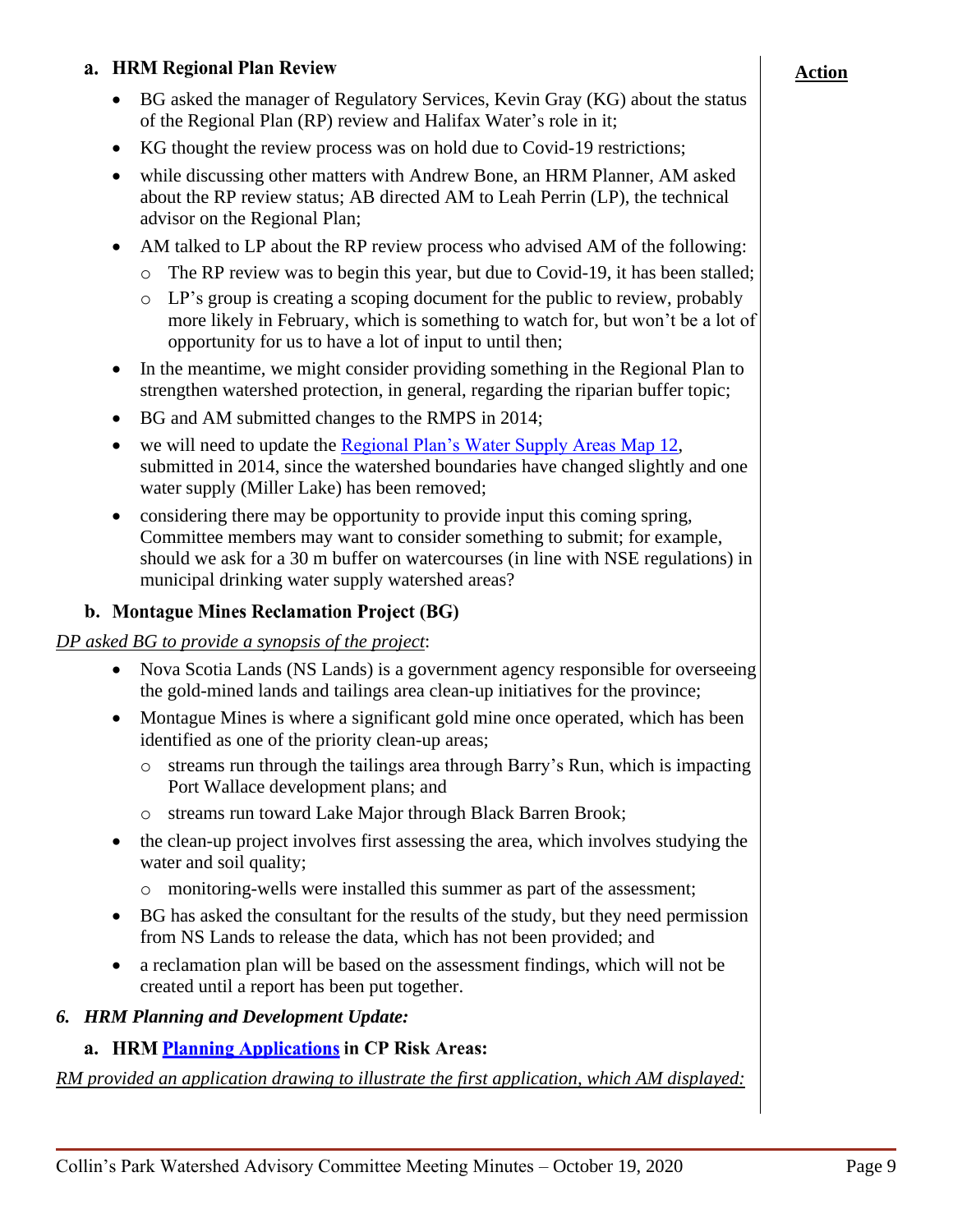- *i.* Subdivision 22893
	- an application for 6 or 7 lots, approved on Perrin Drive, was provided by HRM Planning and Development officer, Trevor Creaser;
		- o this drawing is not the approved plan, though it was approved; (RM)

**Q***: Is the brook that is flowing into Miller Lake, Tillman's Brook? (TM)* **A**: No. The brook is farther south, just above Scout Camp Sespenack. (BG)

- these lots surround a wetland;
- the wetland/watercourse buffers have been delineated, demonstrating due diligence in meeting the bylaw's minimum requirements, which provides confidence to the development officer in issuing a permit;

**Q**: *Is this what we like to see regarding the 20 m buffer? (BG to KB)* **A:** Yes, that also includes some narrative. (KB)

• a shame to put the lots on the edge of a total wetland;

**Q**: *Did a qualified wetland delineator delineate this wetland? (BG)*

**A**: The surveyor would not put the lines on a plan without a qualified delineator, though, in this case, the delineator is not identified on the plan;

we want to know whether the wetland was delineated by a qualified wetland delineator; (BG)

**Q:** *Given HRM is recognizing that this is more or less a wetland, does it matter whether it is delineated by a qualified delineator?* (RM)

**A**: Yes. (BG)

# **Q**: *HRM should be requesting it, should they not?* (BG)

**A**: We are relying on the information provided by the surveyor. None of us forces certain things to be said. We've said we'll accept what the surveyor tells us, because we know surveyors have been taken to task, since a few have been sued over not showing wetlands on the plan. Most of them have become quite gun shy about not having other professionals determining this. Some surveyors who are quite confident in what they are providing will do the work themselves.

HRM planning and development is not pushing them, one way or the other, because the subdivision bylaw requires them to provide a survey, which they have prepared in this case. Their argument since 2006 is that they are not qualified wetland delineators. Most surveyors, when they come across this situation, will work with licensed delineators. I have no reason to doubt that this is what surveyor did, because that is what most of them are doing.

I have had surveyors submit plans that do not show a wetland, when there has been one, so it is not always accurate, but most of the time we can trust that they have done their due diligence. They don't like putting their names on the plan and taking the responsibility for someone else's work. They are clearly saying on this plan that someone else ("others") delineated the wetland.

Most of the time they will name the agency that did the work, though most of the time we do not require it. Nothing in the subdivision bylaw forces them to have a licensed person show this. And nothing in the bylaw requires them to show who is the wetland delineator, should they work with one. Most surveyors are uncomfortable showing a buffer unless they work with a delineator, when necessary, to get the information  $-i.e.,$  the layer – to put on their plan; so, they seek it out from another, licensed source.

**Q**: *Should we request that the surveyor reveal who the wetland delineator was? (BG/AM)*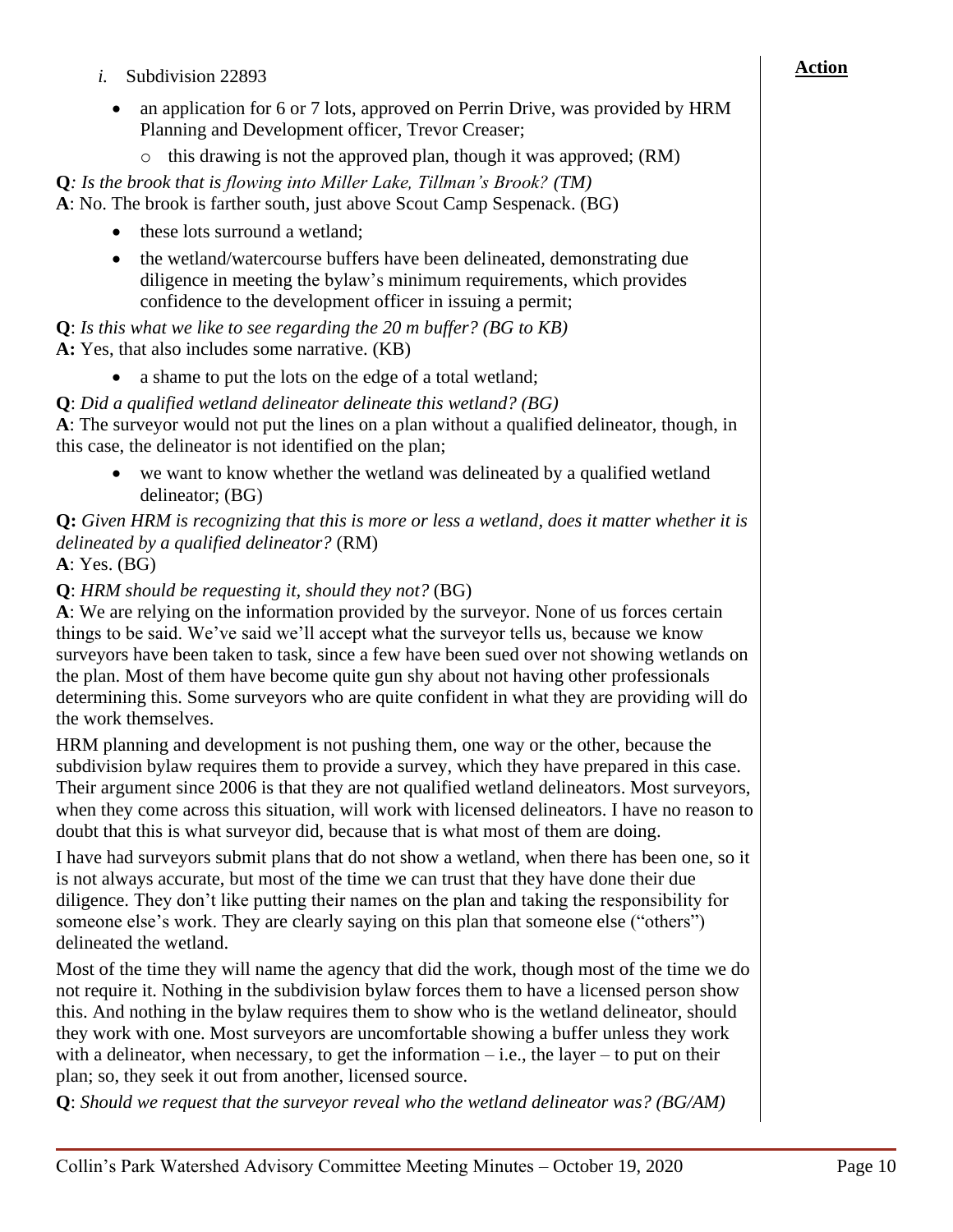| A: I could ask if this is important, but the bylaw doesn't say this is something that I have to<br>get. It just has to be certified by the surveyor. (RM)                                                                                                                                                                                                                                                                                                            |
|----------------------------------------------------------------------------------------------------------------------------------------------------------------------------------------------------------------------------------------------------------------------------------------------------------------------------------------------------------------------------------------------------------------------------------------------------------------------|
| $Q$ : If the surveyor is certifying that this plan is correct, they are also essentially certifying<br>that that the buffers on that line is relatively correct. If the owner of the property of the<br>developer chose to fill in this area, would HRM be able to act in an enforcement manner or<br>require restitution? (WS)                                                                                                                                      |
| A: If we know the integrity of the buffer has been compromised, we will go in and say you<br>will need to reinstate it. That is what our practice has been, when we know for certain that<br>there has been interference with the buffer during the permitting process. That is where the<br>buffer and requirements for certain information come from, i.e., when we are issuing a<br>development permit.                                                           |
| If someone clears the land before there is a permit, we don't have a lot of teeth in the bylaw<br>to have any recourse. Not to say that there shouldn't be, but it is not the way the bylaw is<br>written now. The bylaw states that the final survey must show the buffer; and when the<br>permit is issued, they must demonstrate that they are not inside the buffer.                                                                                             |
| There are a lot of situations where they have taken everything off the property after the<br>permit has been issued. In such cases we have confronted them to say this was against the<br>permitting rules. We don't have a lot of examples enforcing this because we don't have the<br>manpower to enforce these permits; however, when we receive a complaint and we know that<br>the buffer has been interfered with, we can require that they reinstate it. (RM) |
| Everything on this plan, from a regulatory perspective, meets the requirements. Therefore, the<br>Committee is satisfied that the survey and plan met the HRM bylaw requirements. (DP)                                                                                                                                                                                                                                                                               |
| <i>ii.</i> Case 23060 – Spider Lake Conservation Design Development                                                                                                                                                                                                                                                                                                                                                                                                  |
| there is no explanation of this Case included with the illustration on the interactive<br>$\bullet$<br>planning application map online; and it lies in the Waverley Game Sanctuary;                                                                                                                                                                                                                                                                                  |
| RM looked the case up on her Hansard and described it as follows:                                                                                                                                                                                                                                                                                                                                                                                                    |
| it is a planning application;<br>$\bullet$                                                                                                                                                                                                                                                                                                                                                                                                                           |
| it is possible that it just hasn't been moved into the full review stage;<br>$\bullet$                                                                                                                                                                                                                                                                                                                                                                               |

- Jacqueline Belisle is the planner on the file and could be contacted for an update;
- these cases are confidential until they are moved into the public domain.

| Action: RM to send AM the number for Jacqueline Belisle                                                                                                                                                               | <b>RM</b> |
|-----------------------------------------------------------------------------------------------------------------------------------------------------------------------------------------------------------------------|-----------|
| Action: AM to call Jacqueline Belisle about the case                                                                                                                                                                  | AM        |
| AM reminded members that they are welcome to connect to the Planning Applications link on<br>the agenda, when they are circulated, to review them and raise any questions or concerns<br>about them to the Committee. |           |
| <b>b.</b> Port Wallace Development (displayed on screen):                                                                                                                                                             |           |
| Ask Andrew Bone (AB), the planner on this case, for an update.                                                                                                                                                        | Complete  |
| Comments on second draft of policy:<br>i.                                                                                                                                                                             |           |
| the project is not dead;<br>$\bullet$                                                                                                                                                                                 |           |
| the mine closure details are about a year behind, due to Covid-19 restrictions;<br>$\bullet$                                                                                                                          |           |
| all environmental aspects are going through NS Lands;<br>$\bullet$                                                                                                                                                    |           |
| dovelopment is on hold until the mine realemetian project is determined.                                                                                                                                              |           |

• development is on hold until the mine reclamation project is determined;